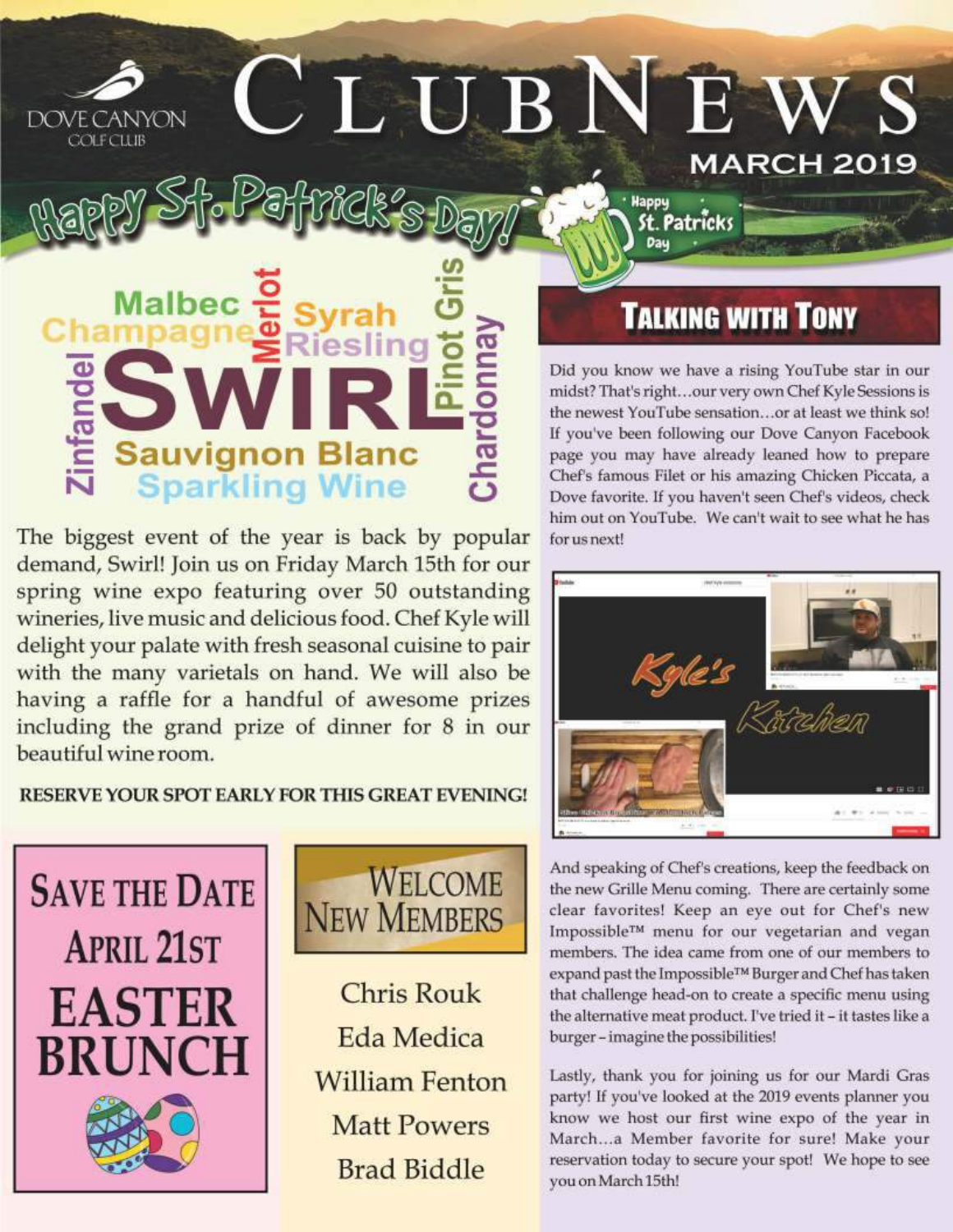



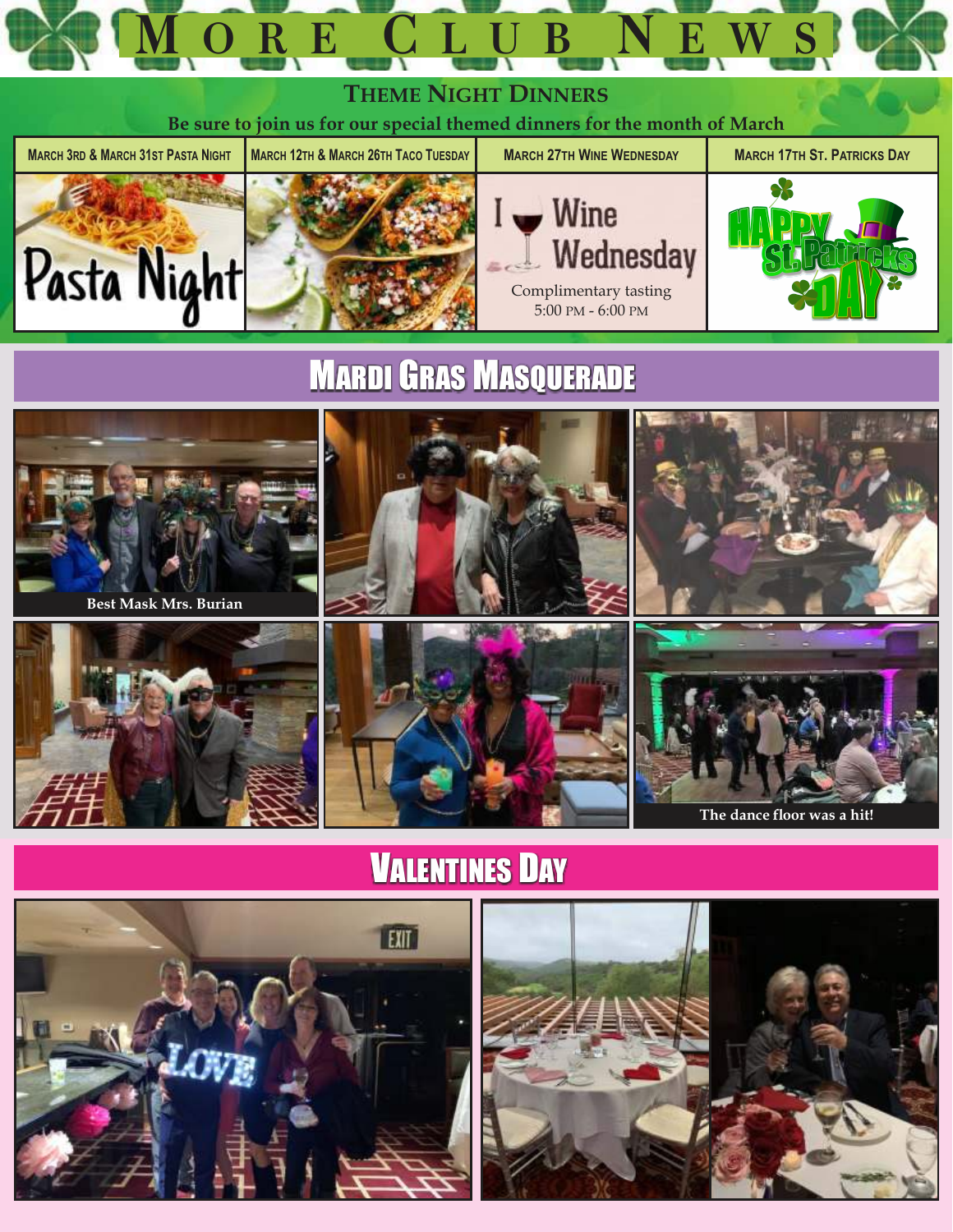



The sun finally showed itself and the rain stopped for the annual MGA Fire Cracker tournament. This fun four man team event is a great way to start off the 2019 MGA Season. Congratulations to the winning team of Bill Snow, Greg Elliott, Mark Canessa, and Mike Meursing!

# **MOTHER NATURE**



The back half of the 3rd green under water, represents exactly how the month of February was for all of Southern California. Due to the crazy amounts of rain we had, the course was closed 9 days, and out of the days we were open, 11 of those were cart path only. With that being said, we haven't seen many of you in quite some time! The course is drying out nicely and Earl and his staff have done a great job getting the bunkers back into playable condition!





The Dove Canyon Thursday team has been handicapped by the rain almost every week. They have still only played two matches. Their record is 0-2.

The Saturday team is off to a solid start with a record of 3-0-1. Their most recent victory on 2/23 at Yorba Linda CC puts them in a great position for the playoffs! Keep it going guys!



With all of the rain we have had in February we had a small turnout for the putting clinic. However, it was a great learning experience by all. Brett used the time to help simplify the way everyone thinks on the green and fine tune everyone's putting fundamentals.